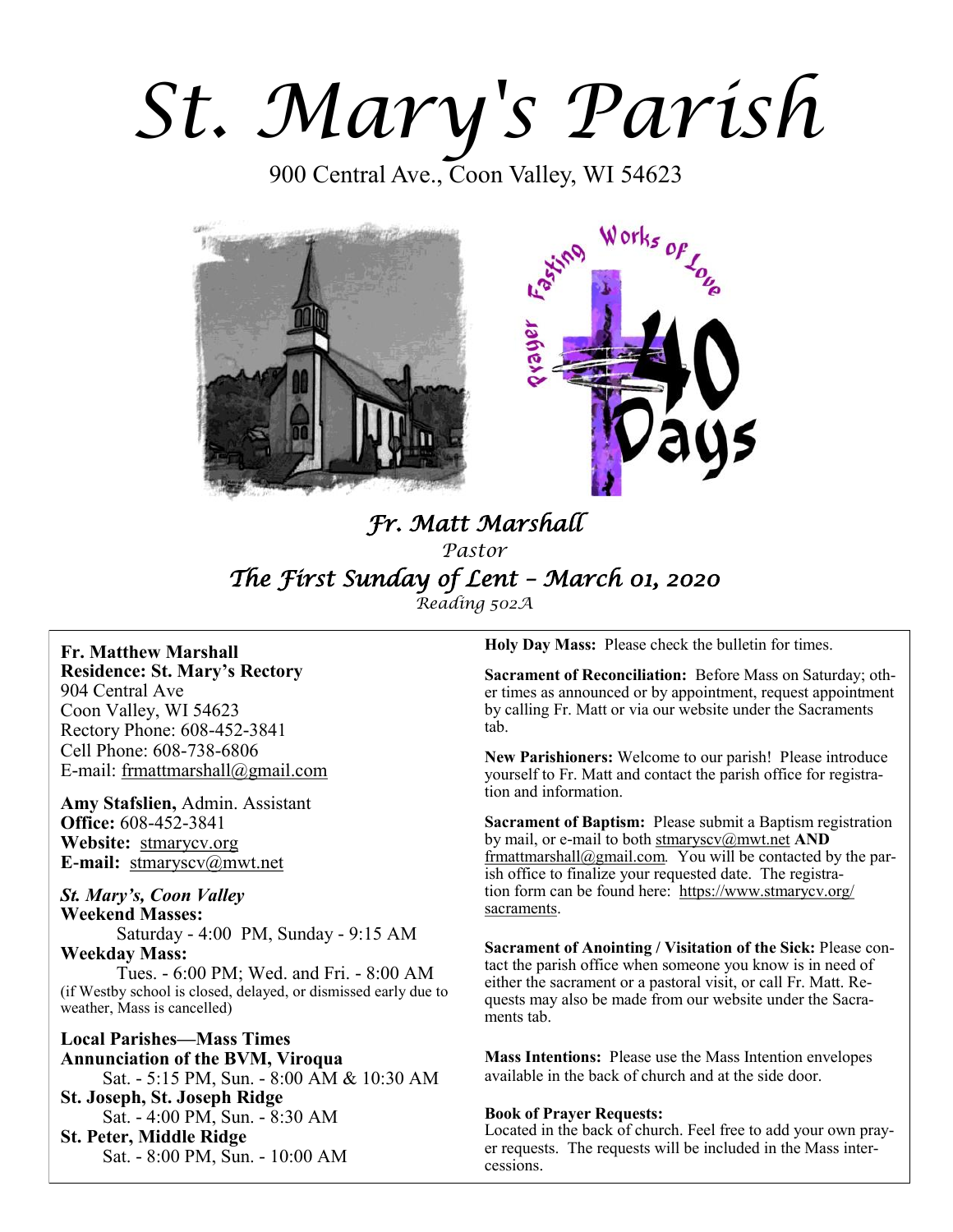# *St. Mary's Parish, Coon Valley, WI The First Sunday of Lent*

**—————————————————————————–———–-——–--—————————————–—**

# **SUNDAY, MARCH 1, 2020**

- 1) Genesis 2:7-9; 3:1-7
- 2) Romans 5:12-19
- or 5:12, 17-19
- 3) Matthew 4:1-11

FOCUS: The season of Lent calls us to humility, to an honest understanding of who we are.

Humility is not false modesty, but the awareness of who we are: Sons and daughters of God, created by God. Yet we, like Adam and Eve, are often tempted to think of ourselves as more than creatures, as in control of the world. May God give us the grace to allow him to be God.

# LITURGY OF THE WORD

In the first reading, the woman and her husband eat fruit from the tree of life, and realize they are naked. In the Letter to the Romans, Paul reassures us that God's grace surpasses any of our sins. In the Gospel, the devil tempts Jesus while he is in the desert, but Jesus says to him, *Get away, Satan*! and the devil leaves him.

| Giving Last Week                         | Week 08                     | 2/23/2020   |
|------------------------------------------|-----------------------------|-------------|
| Adult Envelopes \$1,409.00 Needed Weekly |                             | \$1,900.00  |
| Offertory                                | \$135.00 Received This Week | \$4,649.00  |
| Memorials                                | $$3,000.00$ YTD Needed      | \$15,200.00 |
| <b>Votive Candles</b>                    | \$85.00 YTD Received        | \$15,695.00 |
| Catholic Life                            | \$20.00 Difference          | 495.00      |
| Total                                    | \$4,649.00 42 Env. Received |             |

# Mass Intentions

We have the following dates available for the next few months: Mar. 3, 4, 6, 11, 20, 27, **29,** & 31. Apr. 15. May 6, **16 or 17,** 19, 20, **23, 24,** 26, & 29. Please use the Mass Intention Envelopes located in the back and by the side door to request a Mass. Thank you. Feb. 29 - 4:00 PM  $\sim$  Don and Roxanne Weber Family Mar. 01 - 9:15 AM  $\sim$  †Deceased member of the Fleming and Ollendick Families Mar. 03 - 6:00 PM  $\sim$  Safety of our military in the U.S. and around the world and their families Mar. 04 - 8:00 AM  $\sim$  Our Parish Family Mar. 06 - 8:00 AM  $\sim$  Our Parish Family Mar. 07 - 4:00 PM  $\sim$  †Michael Raasch Mar.  $08 - 9:15 AM \sim \text{\textdegree}$  Parish Family



| <b>Annual Appeal 2019-2020</b>                      |                      |                       |  |  |
|-----------------------------------------------------|----------------------|-----------------------|--|--|
| As of 02/26/2020                                    | <b>Total Pledged</b> | <b>Total Payments</b> |  |  |
| Pledged/Paid                                        | \$14,545.00          | \$13,945.00           |  |  |
| <b>Target Amount</b>                                | \$11,755.00          | \$11,755.00           |  |  |
| <b>Under Target</b>                                 | \$2,790.00           | \$2,190.00            |  |  |
| Percent Pledged: 123.73%, Percent Received: 118.63% |                      |                       |  |  |
|                                                     |                      |                       |  |  |

Number Contributing: 37

*WE HAVE REACHED OUR TARGET!!! ALL DONATIONS FROM THIS POINT FORWARD WILL BE RETURNED TO THE PARISH!* 

Thank you all who have donated! Extra cards and envelopes are located at the church doors, or you may give online at: https://diolc.org/donate-online, under Designation, choose: 2019 (445) St. Mary Parish. Keep in mind that any money donated beyond the goal is returned to the parish untaxed by the Diocese.

# Next Week in Service

If you are not able to be at the Mass scheduled below, please find a substitute. Thank you

|                               | Sat., Mar 7<br>4:00 PM                                         | Sun., Mar 8<br>9:15 AM       |
|-------------------------------|----------------------------------------------------------------|------------------------------|
| Servers:                      | <b>Volunteers</b>                                              | <b>Volunteers</b>            |
| Reader $(s)$ :                | Nancy Peters                                                   | Carol Roesler                |
| Communion<br>Minister $(s)$ : | Mary Humfeld                                                   | John Roesler                 |
| Ushers:                       | Joe Roesler and<br>Volunteer                                   | Jim Fleming and<br>Volunteer |
| Money<br>Counters:            | Laura Wieczorek and Curt Horman                                |                              |
| Altar Server<br>sign up at:   | https://www.signupgenius.com/<br>go/5080d49aead2ea1fb6-server4 |                              |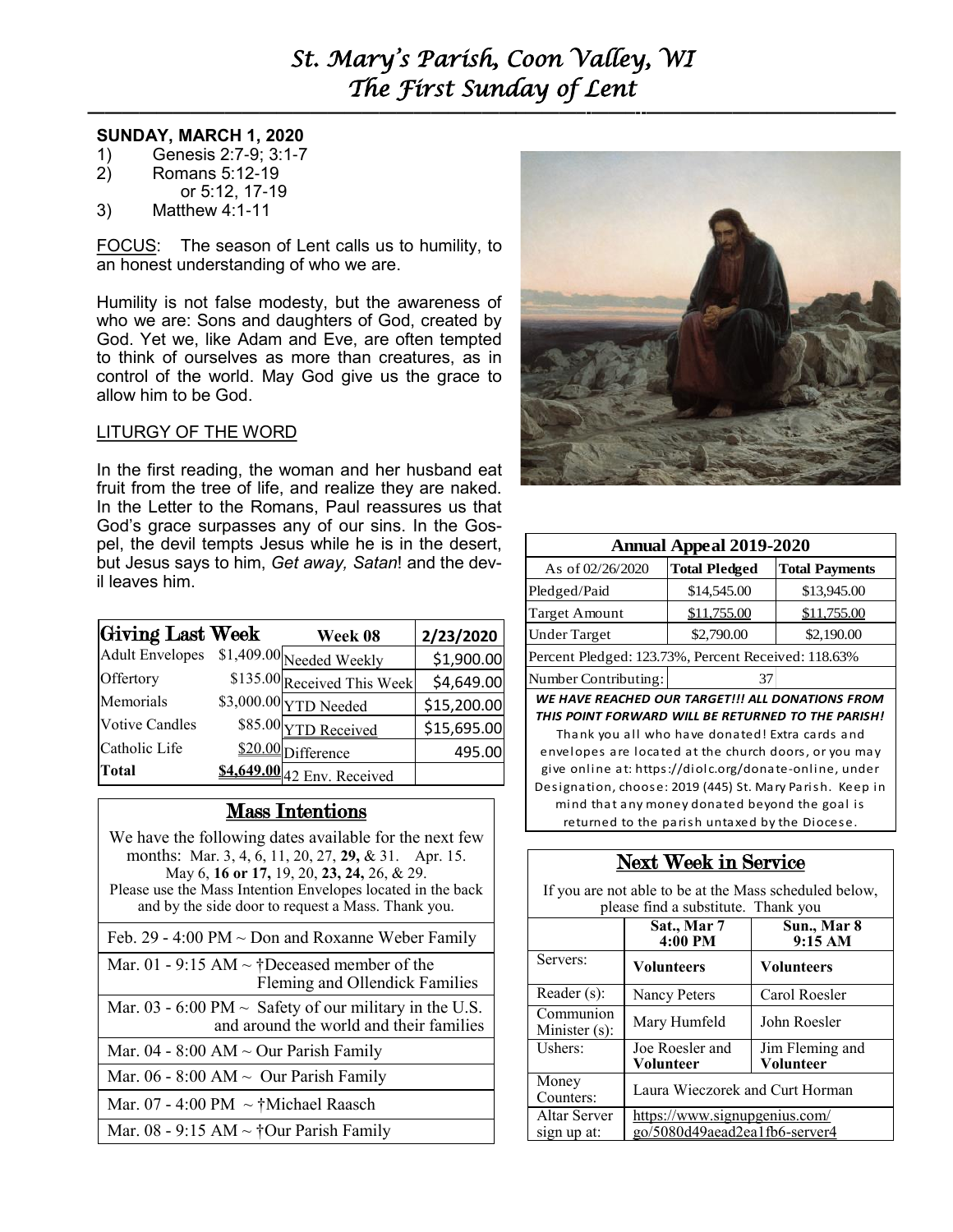| <b>Upcoming Events/Calendar</b> |                              |                                                    |  |
|---------------------------------|------------------------------|----------------------------------------------------|--|
| Feb 26                          | 7:00 PM                      | <b>Ash Wednesday Service</b>                       |  |
| Feb. 26<br>to Mar. 4            |                              | Fr. Matt on call at the hospitals in La<br>Crosse. |  |
| Mar. 1                          | After<br>Mass                | <b>Religious Education Classes</b>                 |  |
| Mar.4                           | $7:00 \text{ PM}$            | Parish Council Meeting                             |  |
| Mar. $3$                        | $6:00 \text{ PM}$            | Mass and Stations of the Cross                     |  |
| Mar. 6                          | $8:00$ AM                    | Mass and First Friday Adoration                    |  |
| Mar. 9                          | 7:00 PM                      | <b>PCCW</b> Meeting                                |  |
| Mar. 8                          |                              | NO Religious Education Classes                     |  |
| Mar. 10                         | 6:00 PM                      | Mass and Stations of the Cross                     |  |
| Mar. 15                         | After<br><b>Mass</b>         | <b>Religious Education Classes</b>                 |  |
| Mar. 17                         | $6:00 \text{ PM}$            | NO MASS-Fr. Matt at Deanery<br>Meeting             |  |
| Mar. 19                         | 6:30 PM                      | Men's Club Meeting                                 |  |
| Mar. 22                         | After<br>Mass                | <b>RE Trip to the Synagogue</b>                    |  |
| Mar. 24                         | 6:00 PM                      | Mass and Stations of the Cross                     |  |
| <b>Mar. 28</b><br>& 29          | During<br><b>Mass</b>        | Anointing                                          |  |
| Mar. 29                         | <b>A</b> fter<br><b>Mass</b> | <b>Religious Education Classes</b>                 |  |
| Mar. 31                         | 6:00 PM                      | Mass and Stations of the Cross                     |  |
| Apr. 3                          | 8:00 AM                      | Mass and First Friday Adoration                    |  |
| Apr. 5                          | <b>A</b> fter<br><b>Mass</b> | <b>Religious Education Classes</b>                 |  |

# Parish Announcements

# **Lenten Disciplines of Fasting and Abstinence**

The season of Lent began on Ash Wednesday, February 26th. Lenten regulations are as follows:

1. Catholics who have celebrated their 14th birthday are to abstain from meat on Ash Wednesday, all Fridays in Lent, and Good Friday.

2. In addition to abstaining from meat, Catholics who have **<stmarycv.org>** celebrated their 18th birthday, until they celebrate their 59th birthday, are to fast on Ash Wednesday and Good Friday. Those who are bound to this regulation may eat only one full meal. Two smaller meals are permitted if necessary to maintain Diocesan/Local Announcements strength according to one's needs, but eating solid foods between meals is not permitted.

# **CRS Rice Bowl - Hunger in Our World**

When Jesus fed the 5,000, he said, "Give them some food yourselves." Reflect on the challenge of global hunger. How can you contribute to support the hungry? Grab a Rice Bowl from the back of church and fill it with your loose change this Lent. For more information visit crsricebowl.org.

# **Anointing**

**A**t the end of the month the Sacrament of Anointing of the Sick will be made available to any and all parishioners during the Saturday and Sunday Masses. The Sacrament is meant to help us feel the compassionate presence of God in our hurts physical, mental/emotional, and spiritual. All are welcome to come forward to experience the nearness of the Lord Jesus, and to ask for help in the struggles of our human lives.

# **Student Mite Boxes**

Each student will receive a Mite Box this weekend. Parents, please encourage your student to give from their hearts. Funds raised by the children go to help other children in need through the Missionary Childhood Association. Monies collected through MCA by children and youth are directed toward building of schools, providing health and nutrition programs, and teaching and learning resources.

# **Synagogue Trip Rescheduled**

The trip that was cancelled last weekend due to weather and has been rescheduled for Sunday, March 22, please mark your calendars and plan accordingly. If you had signed up and cannot make this date or if the new date now works and you would like to attend, please talk to Fr. Matt.

# **Father On-Call Schedule**

Fr. Matt on-call at both Gundersen and Mayo from Wed. Feb. 26th to Wed. Mar. 4th. Please allow extra time for Fr. Matt to respond to parish concerns.

# **Having/Had a 50th Wedding Anniversary in 2020**

The Diocese of La Crosse is again sponsoring 50th Jubilee Wedding Anniversary Celebrations for those couples celebrating fifty years of marriage. Please contact the parish office if you are celebrating your 50th Wedding Anniversary anytime during the year of 2020 to add your names to the list. Couples will be invited to celebrate with Bishop William Callahan on June 14, 2020 at Christ the King Chapel – La Crosse.

# **Order Anything on Amazon? Use Amazon Smile!**

*Amazon Smile* is the charitable arm of Amazon.com, please choose St. Mary's Parish every time you make a purchase through Amazon Smile. Log in to: [amazon.com/smile](http://amazon.com/smile) and click the word "supporting" under the search bar. You can search for St. Mary's by typing, "St. Mary Parish Coon Valley" **or simply click the link on our parish website:** 

# **Prayer Services Offered**

**C**oon Valley Lutheran is offering Lenten prayer services each Wednesday during Lent. Supper is in the church hall at 6 PM and the service begins in church at 7 PM.